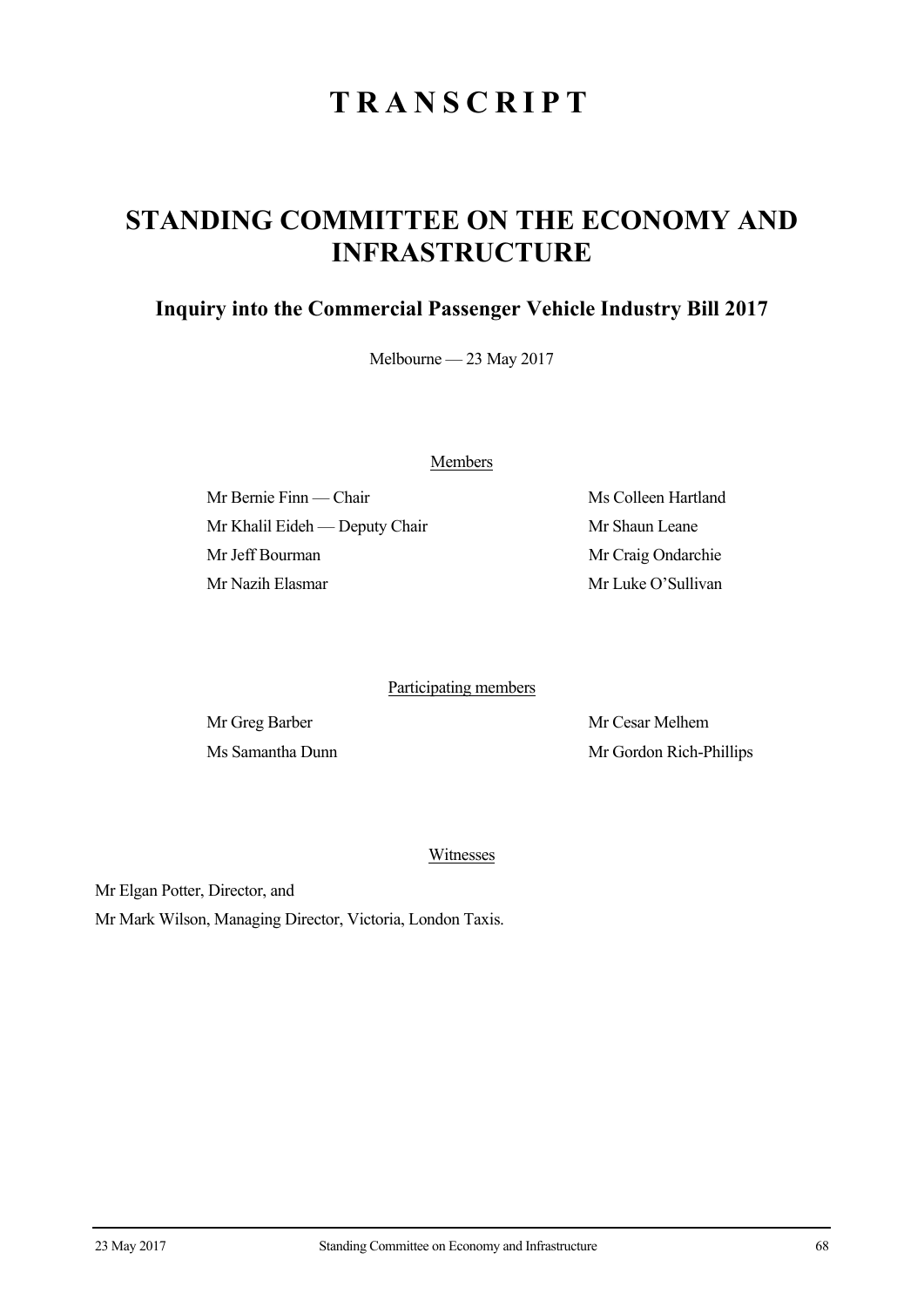**The CHAIR** — Good afternoon, gentlemen. Welcome to the public hearings of the economy and infrastructure committee. All evidence taken at this hearing is protected by a parliamentary privilege. Therefore you are protected against any action for what you say here today, but if you go outside and repeat the same things, those comments may not be protected by this privilege.

I would ask you to make an opening statement of about 5 to 10 minutes and then we will open for questions, but could I ask you first of all to state your name, organisation and suburb for the benefit of the record. Thank you.

**Mr POTTER** — Good afternoon. My name is Elgan Potter. I am a director and shareholder in the London Taxi Company Australia, and I live in Hunters Hill in Sydney.

**Mr WILSON** — I am Mark Wilson, managing director of London Taxis Victoria, and I live in Hampton, Victoria.

**Mr POTTER** — Thanks for your time today. We are very different from most people attending today and tomorrow in that we do not currently operate in the market in Victoria. We are bringing a fresh set of eyes and commercial evaluation to the point-to-point industry and wish to enter the taxi industry in Melbourne and broader Victoria. I would like to just take a few minutes to explain who we are and why we think our business will be successful if we enter the Victorian market. I will then specifically address the issues relating to plate costs, the proposed levy and timing in some detail.

Who are we? London Taxis is a privately owned Australian business of which I am a shareholder and director. I got into this 12 months ago, primarily because I could see that the taxi market and the point-to-point transport business could be done better in my view. My background is completely different to this industry; I am from the big data software analytics business. I used to work with the big supermarket chains and their loyalty programs, dealing with data a lot, understanding customers and customer loyalty. So taxis and point-to-point transport is very different for me, and I have learned a lot about it in the last 12 months.

What is so great about the London taxi vehicle? We import the London taxi vehicle from the UK. Those of you who have been to London will, I am sure, be familiar with it. Those who have not I am sure have seen it on lots of British TV shows. It is an iconic vehicle that is built purely for taxi purposes. There are 26 000 of them on the road in London today. The vehicles that we are getting here in Australia are brand-new, exactly the model that is on the road in London today. The company has a full volume approval for Australia, so we can legally bring in as many vehicles as we wish. The vehicle operates as a taxi not only in London but also the rest of the UK, Ireland, India, Azerbaijan and the United Arab Emirates, so quite an unusual list of countries. It is the only purpose-built taxi in the world.

What is different about the taxi? It is 1.9 metres tall. It has very wide and high doors to make for easy access to the rear. The driver is the only person who sits in the front. Next to the driver there is a space for luggage, where the front passenger would normally be. We carry five passages in the rear. There is a perspex safety screen between the driver and the front and all passengers in the rear. Of those five passengers in the rear, three face forward and two face back in a very spacious environment. They have all been designed for the Australian climate and have upgraded air conditioning. The passengers have their own aircon controls in the back of the car. They have the ability to mute the conversation with the driver. Lots of little things have been designed over the years to really customise it as a purpose-built taxi. It is not a regular sedan that has been converted to a taxi like virtually every other vehicle in the current taxi fleet.

Enough about the vehicle, what is different about our proposed service for the Victorian public? Our drivers are high quality, with tailored training and with a very good service ethic. We recruit great drivers by letting them earn the best money in the industry. They earn great money because passengers love the vehicles and our utilisation rates are high, so the number of trips per hour is higher than the industry average. We do that because passengers love the vehicles and have high loyalty rates. Once passengers have tried the vehicle, or they think it is quirky or they think it is great, we get a lot of repeat business. We have been operating as a taxi fleet in Sydney for some six weeks now and already have a large number of passengers who use us three to five times per week because they have identified the product, they like it and they come back and use it again and again.

We have teamed up with a booking app called Rydo, which is a taxi booking app which makes it very easy to book the vehicle. We encourage forward bookings as well as instant bookings. We cater to able-bodied and disabled passengers. Our vehicle has a hearing loop for the hearing impaired that connects directly to a hearing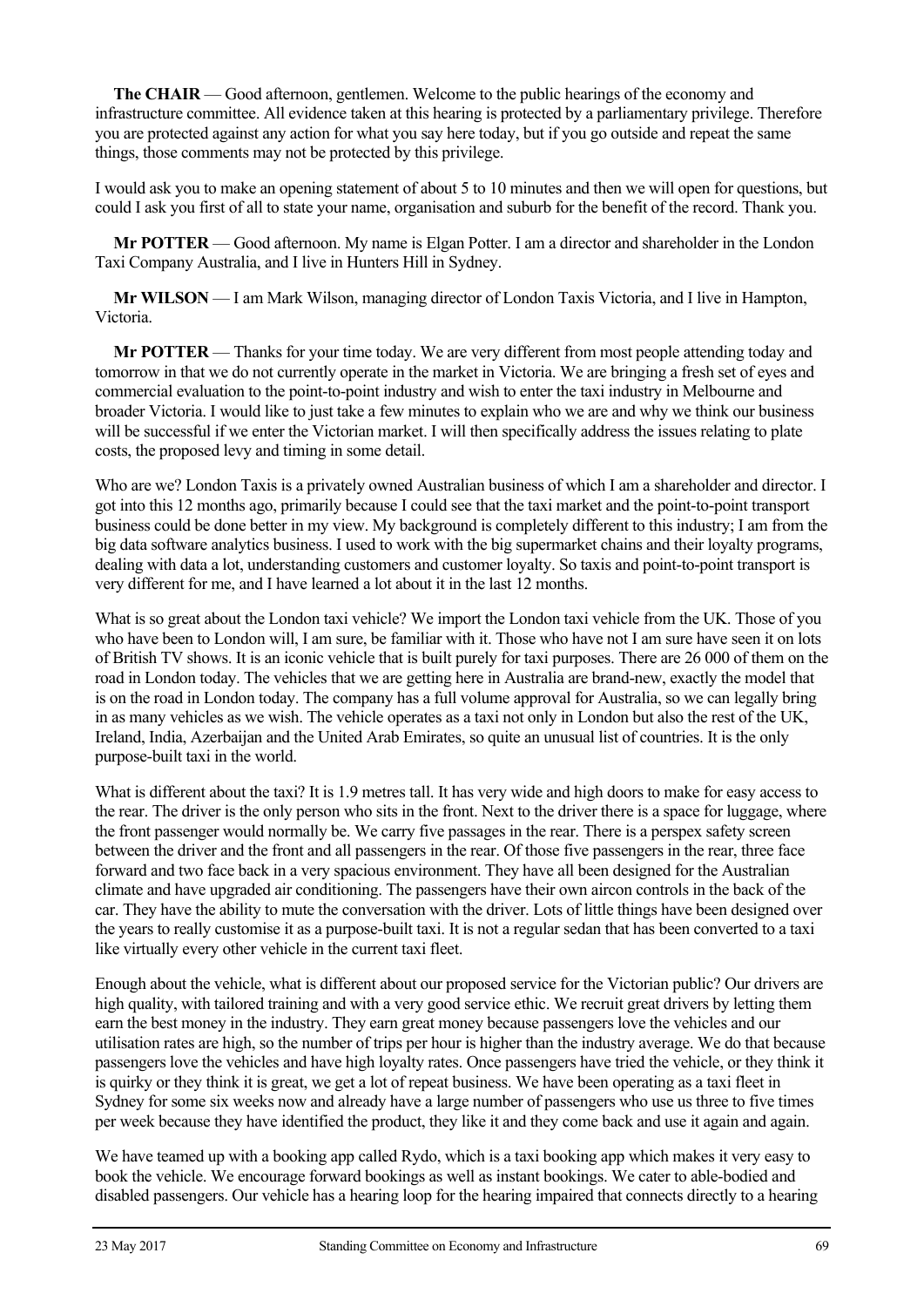aid. We have bright yellow grab handles and seat edges for visually impaired passengers. The vehicle is classified as a wheelchair-accessible taxi in the UK and Ireland, and we are very keen to be able to carry wheelchair and disabled passengers in Australia. We want to bring down wait times for all disabled passengers.

We would like to think we offer a better deal for disabled passengers in that all our vehicles are the same. Once you are used to the vehicle, the specifications for our entire fleet are exactly the same — same width, same dimensions, grab handles in the same place et cetera. But I would like to address the issue of disabled passenger wait times and drivers historically not responding to disabled bookings. I think the best way to address that is the way that we plan to address it, and that is that when you book one of our vehicles, the driver will not know if he is attending an able-bodied or a disabled passenger booking, and why should he? We will treat everybody the same. I said, 'Why should he?' — or she? We provide a safe workplace for drivers, with a secure perspex screen between the driver compartment and the passenger compartment, and expect a significant proportion of female drivers in our fleet. Ten per cent of our Sydney drivers are female, including a 60-year-old lady who was not driving taxis previously.

Enough about the background for what we are attempting to do and onto the bill. We support the bill to deregulate the taxi industry. Why? We believe the competition will improve taxi services in Victoria. It will bring in new, innovative providers such as ourselves. It will bring new, purpose-built vehicles to market. It will attract better drivers who may not have driven taxis previously, attracted by higher income in a safe working environment. We provide a fair deal for drivers. The costs that we give drivers access to vehicles for is on par with the costs for existing taxi vehicles. It is the same price to drive one of our vehicles as driving a Camry despite a London taxi vehicle costing about three times the price of a Camry to put on the road. We charge the same fare as a regular taxi. We carry five passengers for the price of four. So we are trying to provide a high-quality service for the same basic price, or business class for the price of economy.

On the specific issues of the bill, with regard to plates, we believe that doing away with prohibitive taxi plate costs will make us commercially viable in Victoria. That is the simple reason why we have not launched in Victoria already. We do not want a handout from governments. We are privately funded and well-funded to conduct our operations.

In terms of the levy, I can understand the rationale behind a levy. However, I do not agree with it being positioned as an extra tax. A taxi plate currently costs \$23 400 per annum to rent from the Victorian government. The levy will cost less than half that based on the number of trips taken. So we are viewing that as a reduction in operating costs of a great enough degree that allows us to commercially enter the market.

If I take that one step further, the cost of a plate per annum is \$23 400. If you divide that by 365 days, you get \$68 per day. If you look at a taxi being on road 12 to 15 hours a day, a taxi doing a trip an hour as a starting point, then that equates to \$25 to \$30 per day in levy costs. That is based on one trip per hour. Now we are experiencing higher utilisation rates than that in Sydney, but even if the number of trips is 1.5 trips per hour, you are still showing a massive reduction in the cost. I do not really care if you call it a plate cost or a levy; it is just a cost to operate on the road for us, and we see a significant reduction in that cost through the change from a plate cost to a levy.

In terms of whether an operator passes on the levy or absorbs some or all of it, then I think competition will decide that. Let me give you an example in Sydney. Our Sydney fleet qualifies as a maxi taxi, which allows us to charge 50 per cent higher taxi rates at any time of the day or night. We choose not to do that to be more competitive in the marketplace. I think that is what competition will bring to the market in Victoria.

One last point on the levy I would make is that for it to be equitable it has to apply equally to all operators in the taxi, hire car and rideshare sectors. London Taxis utilises the latest update Schmidt G5 Taximeter that logs all of our fares. This will allow us to comply with the levy legislation without too much trouble.

Lastly, on the issue of timing — and I will spend a bit of time on this — we have been trying to enter the Victorian market for over a year now and having various discussions with government. The timing of the passage of this bill is critical to us, as I will explain. We have 120 London Taxis vehicles in Australia right now, with 80 more to arrive later this year, so we will have a fleet of 200 in Australia by the end of this year. There are 100 vehicles that operate in Perth as taxis. We do not own those vehicles; they are owned by a separate organisation. We supply parts to them, but that is all.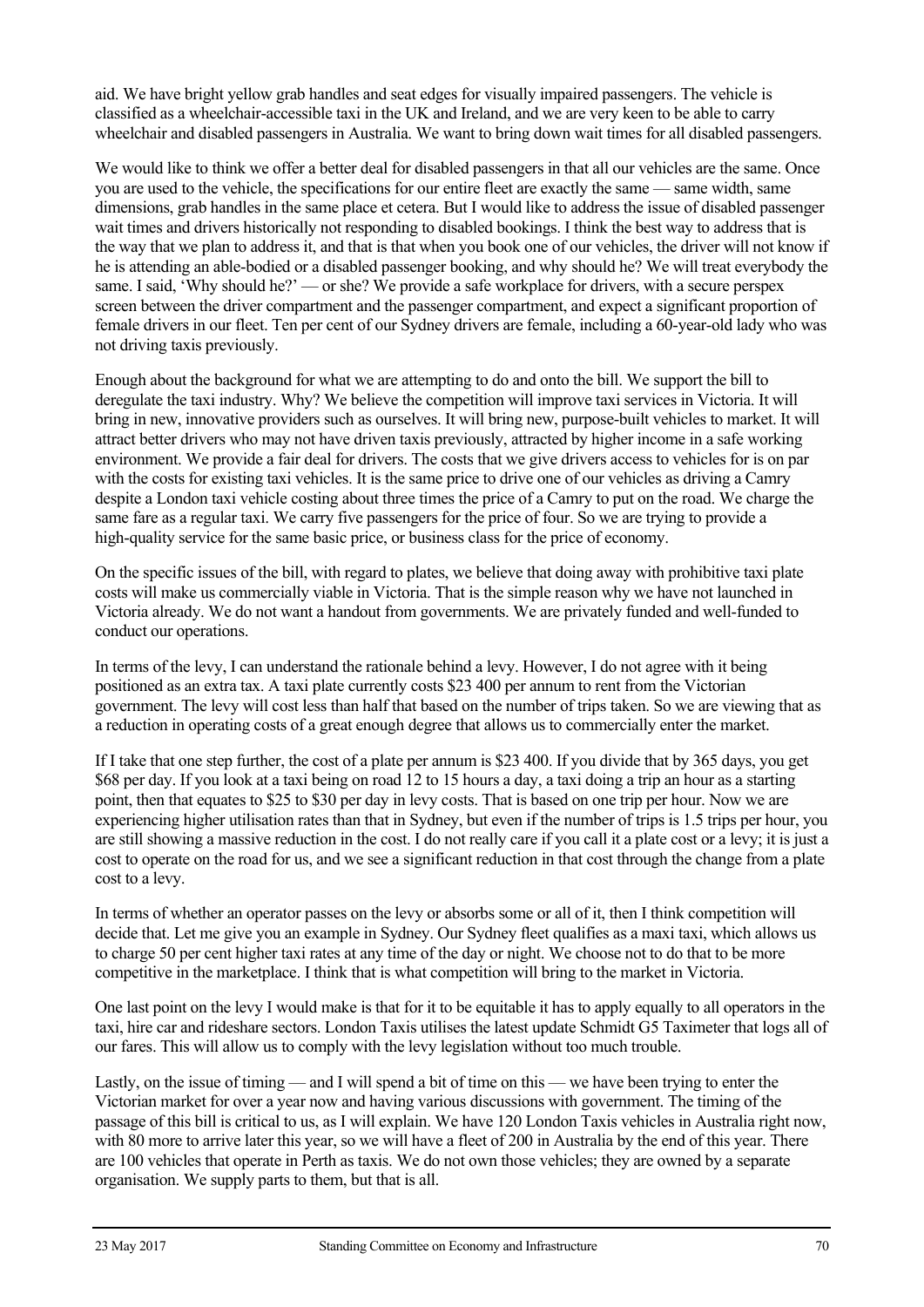Now, I should explain that for us to get these vehicles here has taken quite a while. The engines are built in Italy by VM Motori, which is part of Fiat Chrysler. Brakes and transmissions come from Bosch in Germany. The bodies come from China. A lot of the rest of the parts are made in the UK. All of these components have to be ordered in sequence. I ordered the engines for these 200 cars in February last year. It took eight months for the vehicles to arrive complete because of the lead times in sourcing engine parts. All the parts go to the factory in Coventry in England and then get shipped to us with a lead time on shipping of about seven weeks. So 200 vehicles is all I have got this year. If I wanted to put another 100 on the road, I could not. It would take eight months to 10 months for us to get more vehicles to put on the road. So we will have 100 vehicles.

Right now we have 120 vehicles here, 80 more coming. We will have 100 vehicles on the road as taxis in Sydney by the end of June. I would then like to put the remaining 100 vehicles that we have here on the road in Melbourne this year, but to do that we need to know by the end of June. We cannot leave expensive vehicles sitting idle. As I mentioned, these vehicles cost approximately three times the price of a Camry to buy. So just to be clear: if the bill does not pass by the end of June, for whatever reason, than the only commercially viable option for us is to deploy all of those vehicles in Sydney.

We need to have a critical mass, a large enough fleet, to support the service and operations that back it up. We service all these vehicles to make sure they stay up to standard and meet the warranties on the vehicles, so we need premises here to support that but we need 100 vehicles here to support an operation, to cover overhead costs.

If we had to deploy the vehicles in Sydney, that would be a very tough decision. I think it would be a shame, as London Taxis, I think, are very well suited to a cosmopolitan city like Melbourne. Late last year I had one of our vehicles here for some meetings with various individuals in government and the TSC and I drove one of them down Collins Street at lunchtime on a Thursday. A busy day and the whole length of Collins Street, from here to the other end, every other person either gave me the thumbs up, pointed, waved or nudged the person next to them. The response we have had from passengers in Victoria has been fantastic, from what they have seen, and the response from passengers as travellers in our vehicles in Sydney has also been fantastic.

So our investment would employ not only drivers but mechanics, overhead staff, people who are helping with the network, and it would help with tourism. London Taxis is ready right now to invest tens of millions of dollars of private money to employ drivers and support staff and invest in the economy to introduce a high-quality, competitive service in the Victorian taxi industry. We want to improve point-to-point transport services for able-bodied and disabled passengers alike, but we need regulatory certainty in order to make this investment.

I urge you to pass the bill without delay. Whatever needs to be done to get that done by the end of June — if it is talking to government or making recommendations, any sort of suggested changes, I would just ask you to do it in time, because for us if the bill does not pass by the end of June, I am afraid we will not be operating in Victoria and the 100 vehicles will be reallocated to Sydney where we have certainty and they are already performing well. Thank you.

**Mr MELHEM** — The people who will be operating your vehicles will be employees of your company?

**Mr POTTER** — They will operate under the same structure as currently, the same structure with a valid agreement for drivers.

**Mr MELHEM** — So there is an employee-employer relationship?

**Mr POTTER** — Yes.

**Mr MELHEM** — So that is how the model will actually work in Melbourne?

**Mr POTTER** — Yes, the same model as it currently operates here.

**Mr MELHEM** — I suppose it will just be the award rate? I am just trying to understand how the model works as far as the level of fares, investments, the return on investments and meeting all employee requirements. So this model of taxis in Sydney is profitable, otherwise you would not bring them here to Melbourne?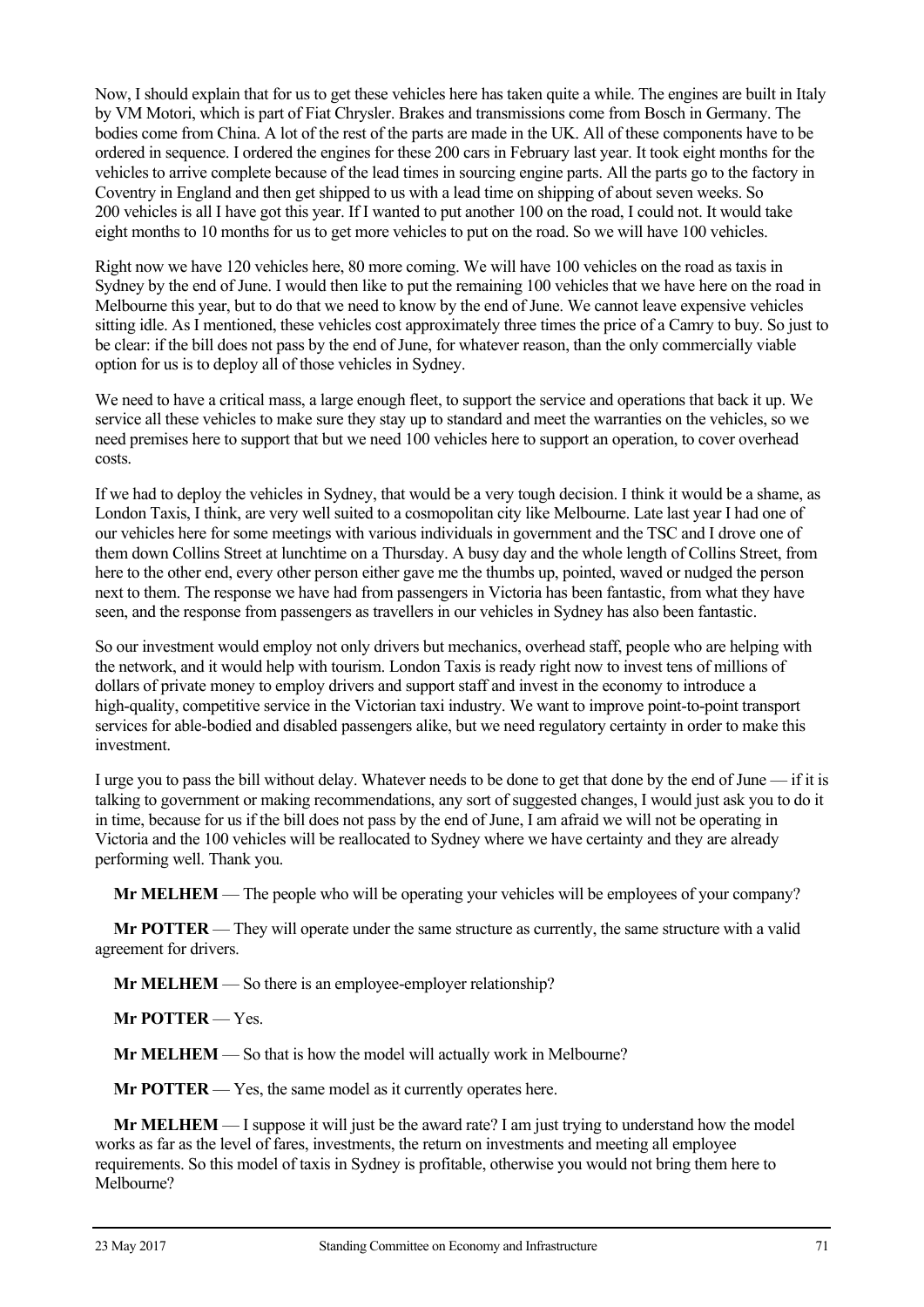**Mr POTTER** — The structure is a bailment agreement where the gross fare revenue is split 55-45 between the driver and the operator.

**Mr MELHEM** — Who gets the 55?

**Mr POTTER** — The driver.

**Mr MELHEM** — The driver gets it?

**Mr POTTER** — Yes. Because the vehicles cost more, the key to making it a success is to, A, buy cheaper and buy in bulk, so when we are negotiating rates on collision insurance and various other supplies we have to do that cheaper. But the key thing is we have to be very popular with passengers. That means we need a higher utilisation rate, so that is the percentage of the total shift time that the driver is on the meter. We need high utilisation rates for the driver to make more money. That means we make more money than the current scenario as well to cover our higher costs, but we are confident that we can achieve that.

**Mr MELHEM** — So an existing taxi licence holder, for example, can replicate what you are saying by hiring the car, licence, the whole package?

**Mr POTTER** — Yes. So if a driver wants to come to us and drive under our network, they are very welcome to do so. We go through a selection process and a training process, and we are fairly rigorous on that because we want good drivers to provide good service. The service element of it, I think, is where we can really make a difference, and it is not that hard. I have not lived in Melbourne for 20 years now, but in the last 20 years that I have lived in Sydney I have ordered lots of taxis to home over the years and I have not had one taxidriver open the door for me at my home when they come and pick me up. It is little things about service and getting passengers on side, making sure the car is clean and that you are there on time for pre-bookings. They are the kinds of things we approach on, as well as the way that you interact with passengers, to help the drivers provide the best service they possibly can to get repeat business, because repeat business is how you get the cars busy.

**The CHAIR** — I hear the message that you have given us — that you want the legislation passed as quickly as possible. Clearly this committee will make recommendations — hopefully in the not-too-distant future and that will give the government time to make the appropriate changes and get the legislation back into the upper house. Can I suggest to you that you make representations to the government that they might like to accept the recommendations of this committee so in fact we can pass this bill before the end of June.

**Mr POTTER** — I am very prepared to do that, absolutely.

**The CHAIR** — That would be very helpful, I am sure.

**Mr MELHEM** — We do not want to be interventionist.

**The CHAIR** — I do not even know what they are yet.

**Mr POTTER** — I have obviously been talking to the government for over a year about our desire to launch here and why it is not economically viable under the current structure, so I have made suggestions. But, yes, I guess we will have a look at what comes out of it. We are keen to be in the market.

**The CHAIR** — Thank you.

**Ms DUNN** — Thank you for your presentation today. I just wanted to touch on the issue of people with a disability using your service, because I know in previous meetings I have had with you that your vehicles do not necessarily meet the disability standards for accessible public transport. However, what I am wondering is: do you know if your vehicles can actually fit a power wheelchair or a power scooter in them?

**Mr POTTER** — Our vehicles meet the wheelchair standards in other markets.

**Ms DUNN** — You do not mean in Australia though, do you?

**Mr POTTER** — In Australia they do not. In the UK and Ireland they meet the wheelchair standards, where the vehicles are side-loading wheelchairs. There are no rear-loading wheelchair taxis in the UK; they are all side-loading. In Australia the federal standard that we have is for rear-loading wheelchairs. We are very keen to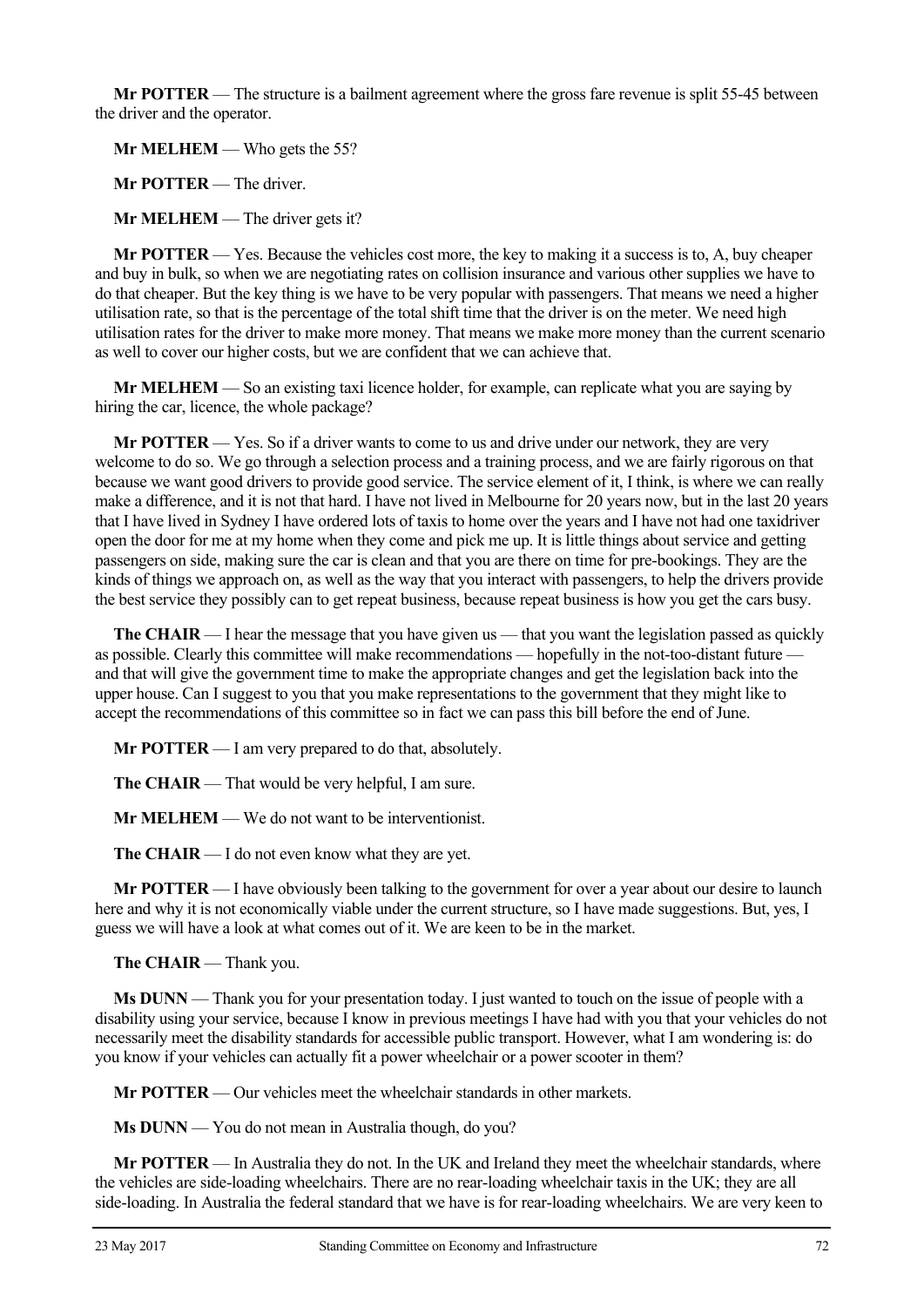carry both disabled passengers in general and wheelchair passengers in particular, and we are keen to work with both the federal government in terms of that legislation and state governments to find a way for our vehicles to comply, run a trial, prove that they are up to the job and get them working.

But all I would say is that there are 26 000 of them on the road in London capable of doing this work and doing this work today, so I am confident that we can pass the test required in the trials to put these on the road. I think they are very unlikely to be able to carry every single kind of wheelchair, but we want to be able to help bring down wait times and play a part in doing that. I am not going to pretend that we can do all of it, but we want to play a part in bringing down those wait times.

**Ms DUNN** — Understanding that there are different sizes of power wheelchairs and scooters, do you know whether they generally fit in your vehicles?

**Mr POTTER** — A larger power wheelchair would not, but smaller power wheelchairs do. We have been lucky. In the standards in the UK there is a definition by the government of a standard wheelchair, and that is what is used in the test. There is no standard definition in Australia, unfortunately, so it is a little harder to actually say yes as to whether we will meet those requirements or not. All I can say is: under this proposed legislation, there really is not a massive incentive to do predominantly wheelchair work.

We want to do it; we genuinely want to do it. One of the reasons that I got into this year ago was about trying to provide more comfortable vehicles that were more practical. My mum was in a wheelchair for the last couple of years of her life. I would to really make a difference to wheelchair wait times. I think a big part of that is what I said before — that drivers need not know who they are picking up. I think that is a big part of it. The only way that works is if your fleet is homogenous and all the same and they can all do it.

**Mr O'SULLIVAN** — Just a couple of questions from me. Mr Potter, you said that the taxi licence plates here in Victoria were worth \$23 000. I am uncertain of that, and I saw some people shake their heads in the gallery as well.

## **Mr MELHEM** — That is the annual fee.

**Mr POTTER** — That is an annual fee to rent the plates. It has got nothing to do with the cost of the plates or the value of the plates, I am sorry. That is what I have been quoted by the Taxi Services Commission to lease a plate from the government — an annual fee to lease the plate, per annum.

**Mr O'SULLIVAN** — We might just seek some clarification on exactly what that figure is. But in terms of the setting up in Sydney, what were the costs that you had to incur in terms of the regulatory costs in setting up and operating in Sydney?

**Mr POTTER** — In Sydney we started this business in March last year. We approached the state government for taxi plates. Andrew Constance, the transport minister, had just given an assurance to the taxi industry that there would be no more plates issued in New South Wales for four years. We therefore had a look at operating this vehicle as a hire car booked-only service. We did a trial on that basis with just a few vehicles. It did not really work because passengers kept trying to hail it because it looks like a taxi. It sort of screams out, 'I'm a taxi'. So we took the decision at the beginning of this year to launch on taxi plates. We commercially rent taxi plates from owners at a commercial rate in the market, which is typically a little cheaper than that Melbourne rate. It comes out at around \$19 000 a year, so we are leasing from the plate owners, individual plates from those owners, on a monthly fee that we pay to them. That is one of our costs.

Why can we afford to do that in Sydney and not here? We can afford to do that in Sydney because, A, it is a little bit less than here. It is \$4000 or \$5000 less per annum than the cost of a plate from the government here. The other big difference is the taxi rates that we can charge to passengers in Sydney are substantially higher than in Melbourne, so the per kilometre rate in Sydney is 35 per cent higher than it is in Melbourne for a daytime rate. The night-time rate is 45 per cent higher. The utilisation rate — that is, the percentage of the time that we are on the meter — is substantially higher than we believe it to be in Melbourne. If you look at it, some of the costs are a bit lower but the revenue is also higher and that has made it commercially viable for us to launch on that basis.